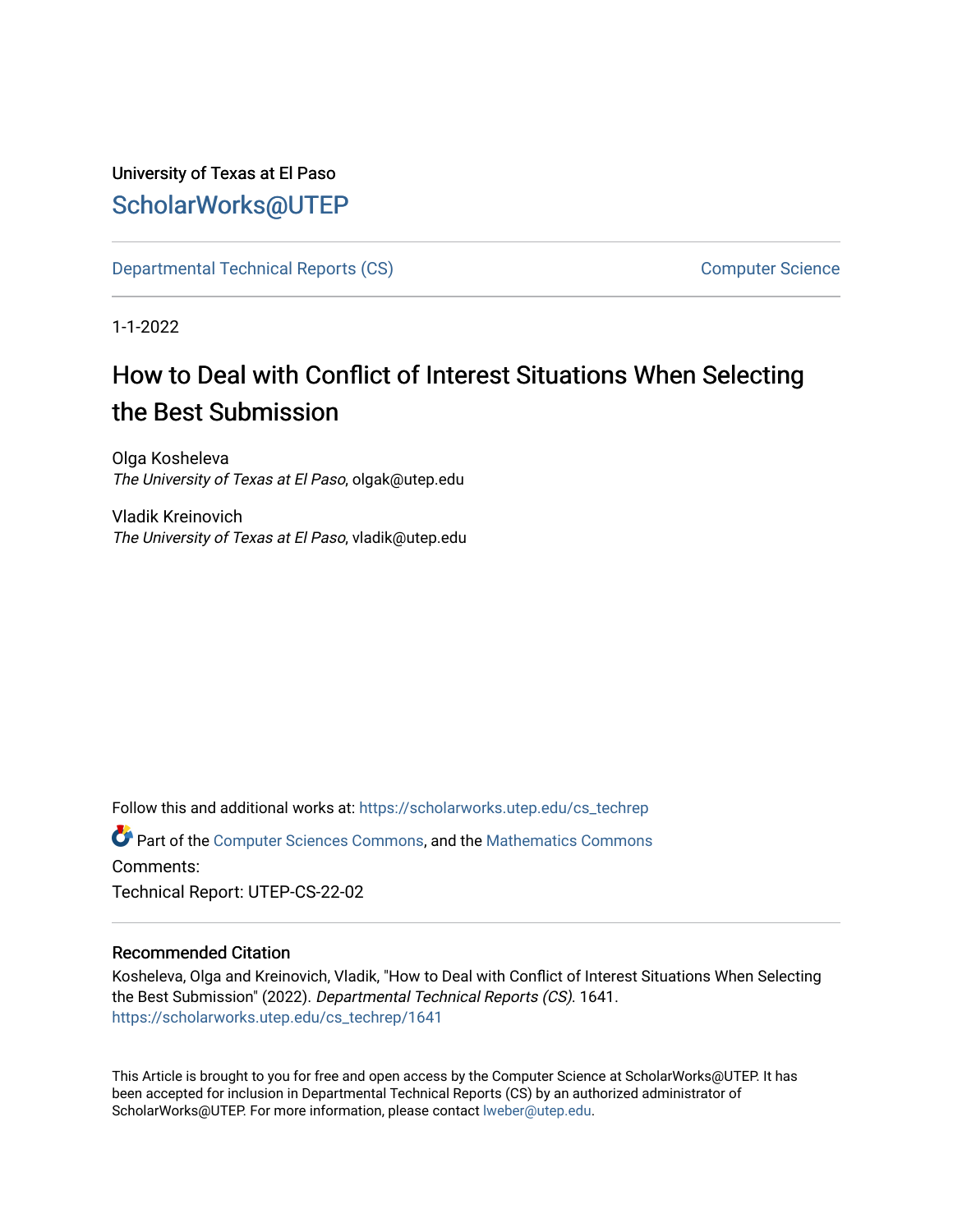# How to Deal with Conflict of Interest Situations When Selecting the Best Submission

Olga Kosheleva and Vladik Kreinovich

Abstract In many practical situations when we need to select the best submission – the best paper, the best candidate, etc. – there are so few experts that we cannot simply dismiss all the experts who have conflict of interest: we do not want them to judge their own submissions, but we would like to take into account their opinions of all other submissions. How can we take these opinions into account? In this paper, we show that a seemingly reasonable idea can actually lead to bias, and we explain how to take these opinions into account without biasing the final decision.

### 1 Formulation of the Problem

Need for expert opinions. In many practical situations, we rely on human expertise. This happens when we review papers, this happens when we decide on an award, this happens when we decide which of the faculty candidates to hire, etc.

Usually, each expert  $i$  provides a numerical estimate  $e_{ij}$  of the quality of each submission *j*: the larger this estimate, the higher the quality. Then, for each submission *j*, we take the sum

$$
s_j \stackrel{\text{def}}{=} \sum_i e_{ij} \tag{1}
$$

of all the scores given by different experts. We then make a decision based on these scores  $s_j$ : if we want to select a single award-winner or a single faculty candidate, we select the submission with the largest score.

Vladik Kreinovich

Olga Kosheleva

Department of Teacher Education, University of Texas at El Paso, El Paso, Texas 79968, USA, e-mail: olgak@utep.edu

Department of Computer Science, University of Texas at El Paso, El Paso, Texas 79968, USA, e-mail: vladik@utep.edu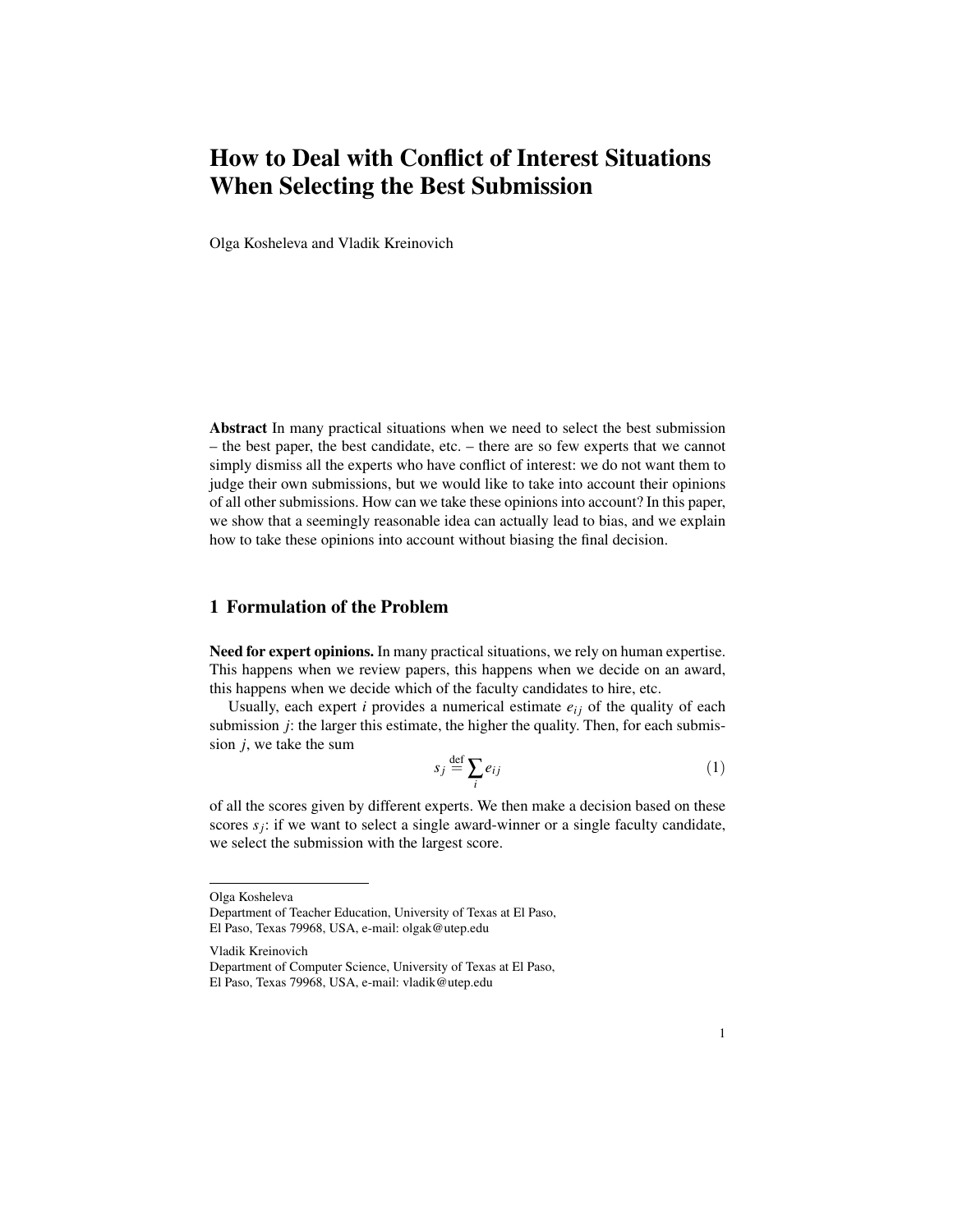Conflict of interest situations and how are they usually handled. So9metimes, some experts have a conflict of interest – e.g., such an expert is a co-author of one of the papers considered for the award, or a close relative of one of the nominees; there may be many other reasons, see, e.g., [1, 2].

The opinion of such experts is potentially biased. Because of this potential bias, they are usually excused from the judgment process.

Sometimes, we still need the opinion of experts who have conflict of interest. However, in some situations, this simple solution may not be perfect. For example, in a small awards committee of a broad-range conference or journal, the person with conflict of interest may be one of the few who has expertise is the corresponding subarea. We may not trust this person's opinion about a submission to which he is closely related, but we would like to use this person's expertise when comparing others submissions from the same subarea.

How can we do it?

#### 2 A seemingly natural solution and why it is not fair

What we need. Suppose that we have  $E$  experts, and one of the experts  $i_0$  has a conflict of interest with one of the submissions  $j_0 - e.g.,$  he/she is a co-author of the nominated paper. Since we are interested in  $i<sub>0</sub>$ 's opinions about all other submissions, we ask  $i_0$  to provide the scores  $e_{ij}$  for all the submissions except for the one to which he/she is closely related. This way, for all submissions  $j \leq j_0$ , we have opinions  $e_{ij}$  provided by all  $E$  experts, so we can compute the sum (1).

To be able to compare different submissions, we need to also provide a reasonable score for the submission *j*<sub>0</sub>. For this submission, we only have  $E - 1$  estimates  $e_{ij_0}$  – namely, we only have estimates corresponding to experts  $i \neq i_0$ . To compute the desired score, we need to provide some estimate for the missing value  $e_{i_0 j_0}$ . How can we estimate this missing value?

A natural idea. In general, comparing sums *s<sup>j</sup>* is equivalent to comparing averages

$$
a_j = \frac{1}{E} \cdot \sum_i e_{ij}.
$$

Indeed, each average is simply equal to the corresponding sum divided by *E*, and if we divide all the values by the same number *E*, their order does not change.

For all submissions *j* except for the submission  $j_0$ , we have *E* estimates, but for  $j_0$  we only have  $E - 1$  estimates. So, a natural idea is to take the average of all these *E* − 1 estimates:

$$
\frac{1}{E-1} \cdot \sum_{i \neq i_0} e_{ij_0}.
$$

Multiplying this average by *E*, we get an equivalent score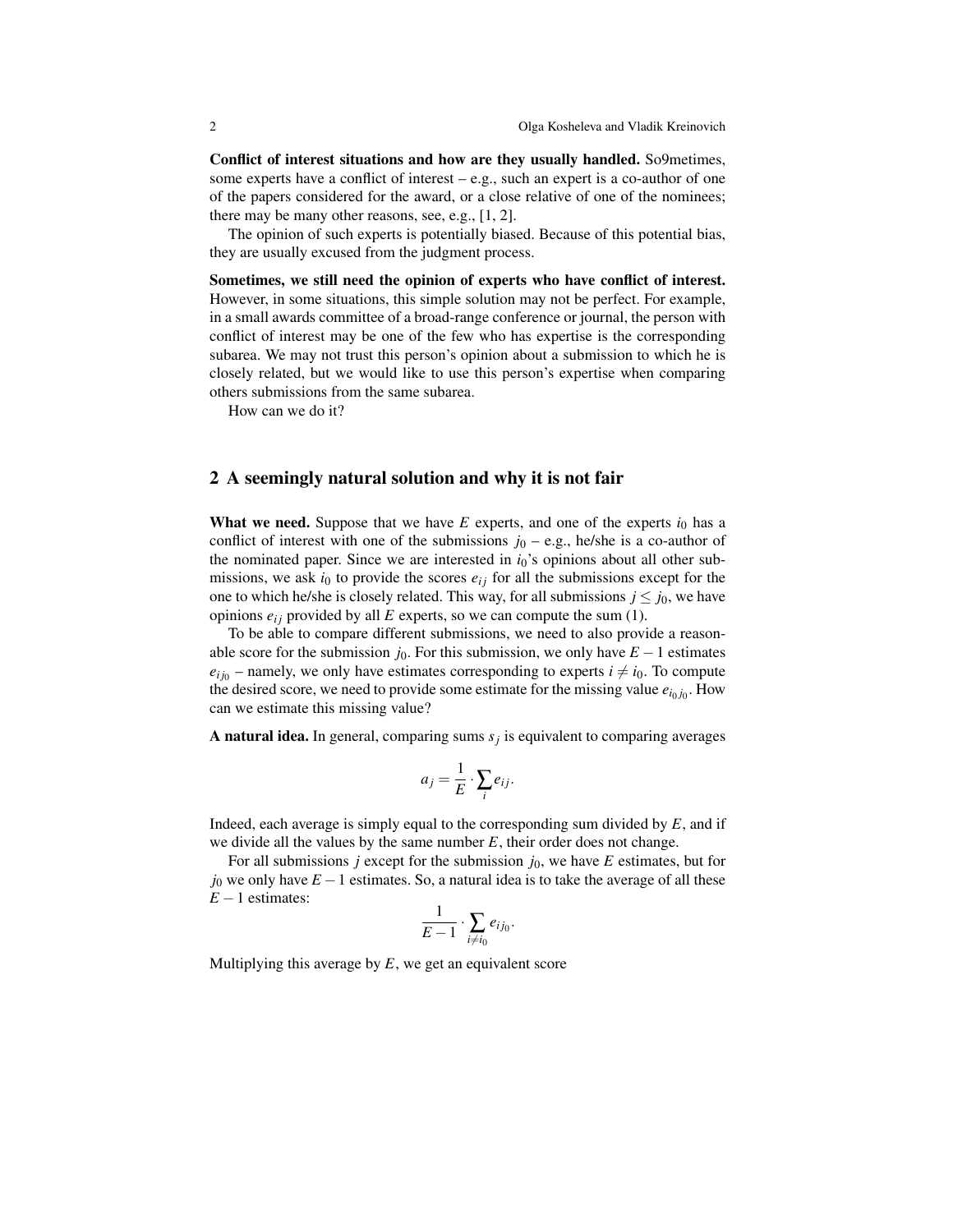How to Deal with Conflict of Interest Situations When Selecting the Best Submission 3

$$
\frac{E}{E-1} \cdot \sum_{i \neq i_0} e_{ij_0},
$$

which is equal to

$$
\sum_{i \neq i_0} e_{ij_0} + \frac{1}{E - 1} \cdot \sum_{i \neq i_0} e_{ij_0}.
$$
 (2)

This formula has the same form as the formula (1), with

$$
e_{i_0 j_0} = \frac{1}{E - 1} \cdot \sum_{i \neq i_0} e_{i j_0}.
$$
 (3)

In other words, when comparing submissions, as a missing score  $e_{i_0j_0}$ , we take the average of the scores  $e_{ij_0}$  assigned to this submission  $j_0$  by all other experts.

This natural idea does not provide an unbiased estimate. Let us show that this seemingly natural idea does not work. Indeed, suppose that the expert  $i_0$  assigns very small scores – e.g., the smallest possible score of  $0 -$  to all the submissions  $j \neq j_0$ . In this case, even if all other experts provide the exact same score *e* to all the submissions, then:

- for  $j = j_0$ , the average score is *e* and thus, the sum score if  $e \cdot E$ , while
- for all other submissions  $j \neq j_0$ , the sum score is  $e \cdot (E-1)$ , which is smaller than  $e \cdot E$ .

On the other hand, if in the same situation, we excluded the conflict-of-interest expert, all the submissions would have gotten the same score  $e \cdot (E - 1)$ .

Thus, by including the expert  $i_0$  in the decision process, and without explicitly asking his/her opinion about the submission  $j_0$ , we nevertheless bias the group decision in the direction of favoring the submission to which he/she is closely related – and this bias is exactly what we want to avoid.

Maybe we can modify the above scheme? To avoid the above situation, we can take, as  $e_{i_0 j_0}$ , the average score of  $i_0$  over all submissions  $j \neq j_0$ . In this case, assigning 0s to all other submissions will not lead to a bias, but a bias is still possible. To show this, let us consider the case when among the submissions, only two submissions are very good – the submission  $j_0$  and some other submission  $j_1 \neq j_0$ . Suppose that if we only take into account the opinion of all experts without conflict of interest, then these two submissions get equal scores.

Suppose now that  $i_0$ :

- assigns good scores to all the submissions except for the submission  $j_1$ , and
- to the submission  $j_1$ , he/she assigns the 0 score.

Then, we get  $e_{i_0j_1} = 0$ , while as  $e_{i_0j_0}$ , we take the average of all the scores  $e_{i_0j}$ , which is positive. So here, too, taking  $i<sub>0</sub>$ 's opinion into account biases the decision is favor of the submission to which  $i_0$  is closely related – exactly the bias that we wanted to avoid.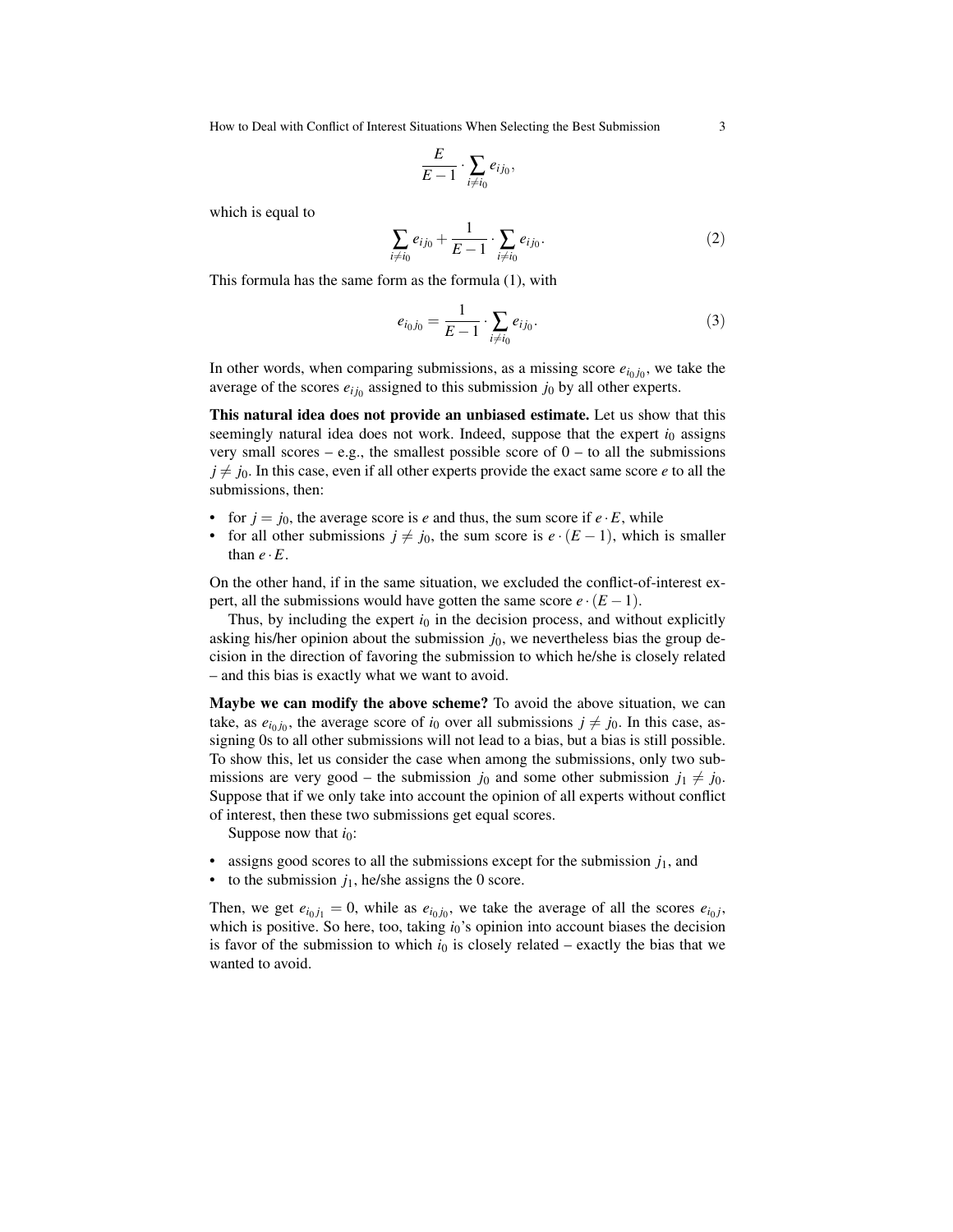So shall we just exclude the conflict-of-interest experts? So maybe the situation is hopeless, and the only solution is to completely ignore the opinions of all the conflict-of-interest experts?

Good news is that there *is* a scheme enabling us to take these experts' opinions into account without introducing the undesired bias. Let us describe this scheme.

## 3 How to take into account opinion of conflict-of-interest experts without introducing the bias: analysis of the problem

We want to avoid the situations in which the opinions of the conflict-of-interest expert  $i_0$  would bias our decision in favor of the submission  $j_0$  o which he/she is closely related. In other words, in situations in which we decide that  $j_0$  is the best alternative, we should not take  $i_0$ 's opinions into account.

So, a natural idea is to first decide whether  $j_0$  is indeed the best submission. This has to be decided without taking into account *i*<sub>0</sub>'s opinions. So:

- If, based on the scores of all other experts,  $j_0$  is selected as the best option, we just declare it the best option – and this is the end of the selection process.
- On the other hand, if  $j_0$  is *not* selected as the best option, we dismiss  $j_0$  and only consider all other options. In this new process,  $i_0$  no longer has a conflict of interest, so we can take his/her opinion into account.

Thus, we arrive at the following process. The resulting process works no matter how we make the collective decision, whether we take the sum of the scores of whether we make any other comparison.

#### 4 Resulting process

What is given. Suppose that we have a process  $P$  that allows us, given values  $e_{ij}$ assigned to different submissions *j* by different experts *i*, to select one of the alternatives *j*. This process works when no one has any conflict of interest, and thus, when every expert *i* provides a score for every submission *j*.

In real life, some experts *i* may have conflict of interest with some submissions. In this situation, every expert *i* provides his/her score  $e_{ij}$  only about the submissions for which this expert does not have any conflict of interest.

First stage. At first, we ignore all the experts who have conflict of interest, and make a decision by applying the process *P* only to experts who do not have any remaining conflicts of interest.

If the first-stage selection results in selecting one of the submissions that have a conflict of interest, we declare this selection to be the final winner.